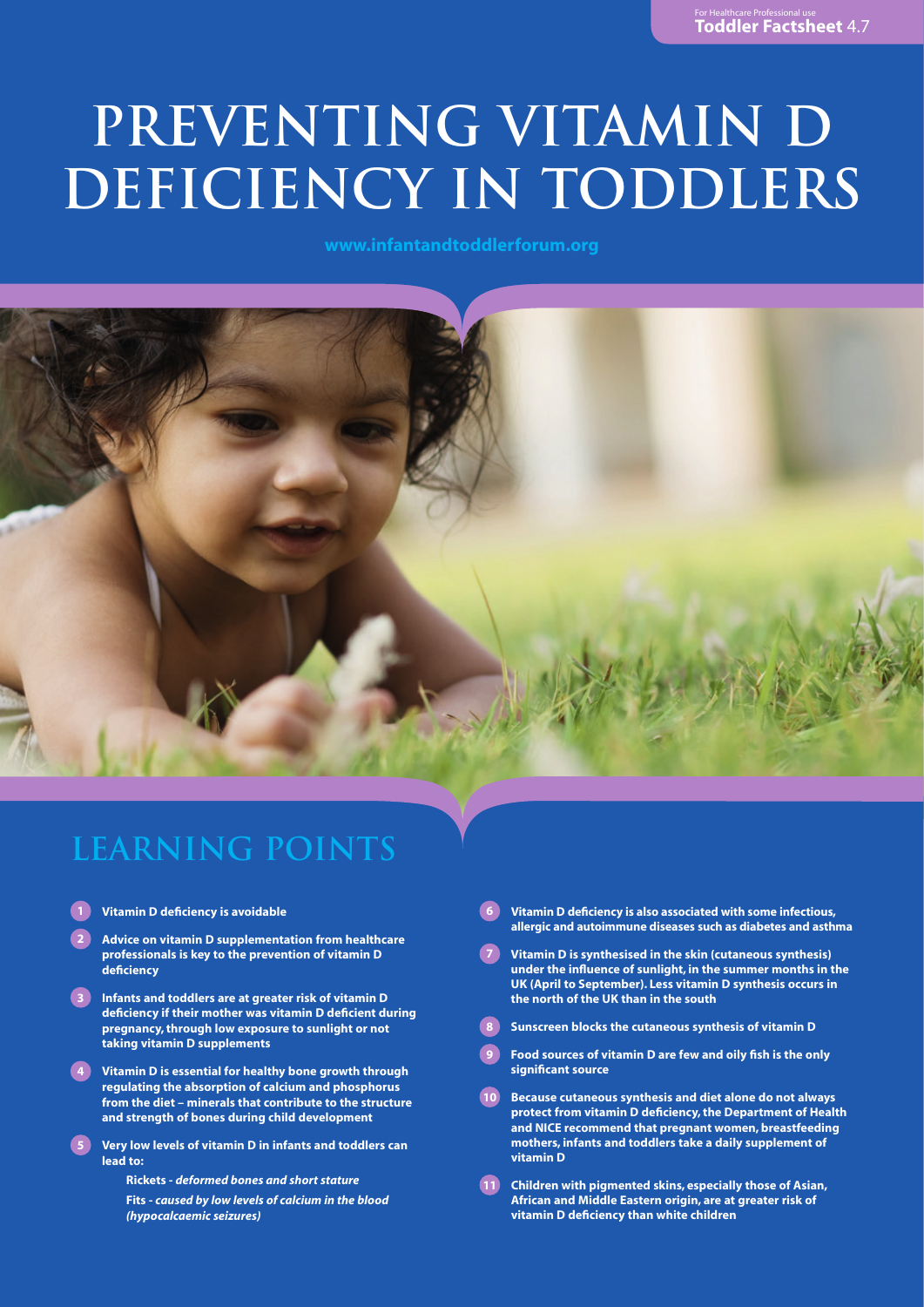# **Preventing Vitamin D Deficiency in Toddlers**

Vitamin D deficiency in toddlers and infants is preventable but in the absence of appropriate advice from health professionals it is re-emerging in the UK, particularly in young children with pigmented skins in inner city areas.

Vitamin D deficiency decreased after the Second World War when cod liver oil (rich in vitamin D) was given free to all mothers and young children. However in the last few decades, low cost vitamin D supplements have not been available to recommend to those families not in receipt of benefits. During this time rickets and cases of hypocalcaemic seizures in infants and toddlers, caused by vitamin D deficiency, have increased<sup>1</sup>.

Most pregnant women are unaware that they should take a vitamin D supplement for their health and that of their baby. The main cause of vitamin D deficiency in infants and toddlers is mothers not taking vitamin D supplements during pregnancy $2,3$ .



# **What is Vitamin D?**

Vitamin D is sometimes called the 'sunshine vitamin'. It is found in a few foods, but the main source is from synthesis in the skin by the action of sunlight (cutaneous synthesis). The ultraviolet rays of wave length 290-315nm convert 7-dehydrocholesterol in the skin to previtamin D3.

The two main forms of vitamin D are:

- vitamin D<sub>3</sub> (cholecalciferol) produced by cutaneous synthesis and provided by a few foods and some vitamin supplements
- vitamin  $D_2$  (ergocalciferol) provided by some supplements and found in very small amounts in some mushrooms.

Both forms of vitamin D are metabolized in the liver to 25-hydroxyvitamin D which is a stable metabolite, that is then converted in the kidneys to 1,25-di-hydroxyvitamin D, the active form of the vitamin.

Vitamin D is a fat-soluble vitamin and is stored in the body (in adipose tissue or fat deposits) when cutaneous synthesis and dietary intakes exceed daily requirements. Stores are used during the winter months when the critical wavelength in sunlight is insufficient for cutaneous synthesis.

#### **Functions**

Vitamin D controls the absorption of calcium and phosphorus in the intestine. These essential minerals, along with other nutrients, are components of the structure of bones and teeth. Calcium and phosphorus are therefore vital for the healthy growth of the skeleton during childhood.

Vitamin D also regulates the deposition and reabsorption of calcium, in and out of bony tissues, to maintain blood calcium levels within a normal range. It also plays a part in immune function, growth and defence against infections<sup>4</sup>.

Blood serum or plasma are used to measure vitamin D levels. There is debate about the lower cut off for vitamin D sufficiency, which ranges between 50 and 125 nmol/l of 25-hydroxyvitamin D<sup>4,5</sup>.

#### **Unit conversion factors for concentrations of vitamin D in blood, food and supplements**

Concentration in blood levels:  $2.5$ nmol/l = 1ng/litre.

Amounts in food and supplements: 1µg vitamin  $D = 40$  International Units (IU)  $[µq = mcq = microgram]$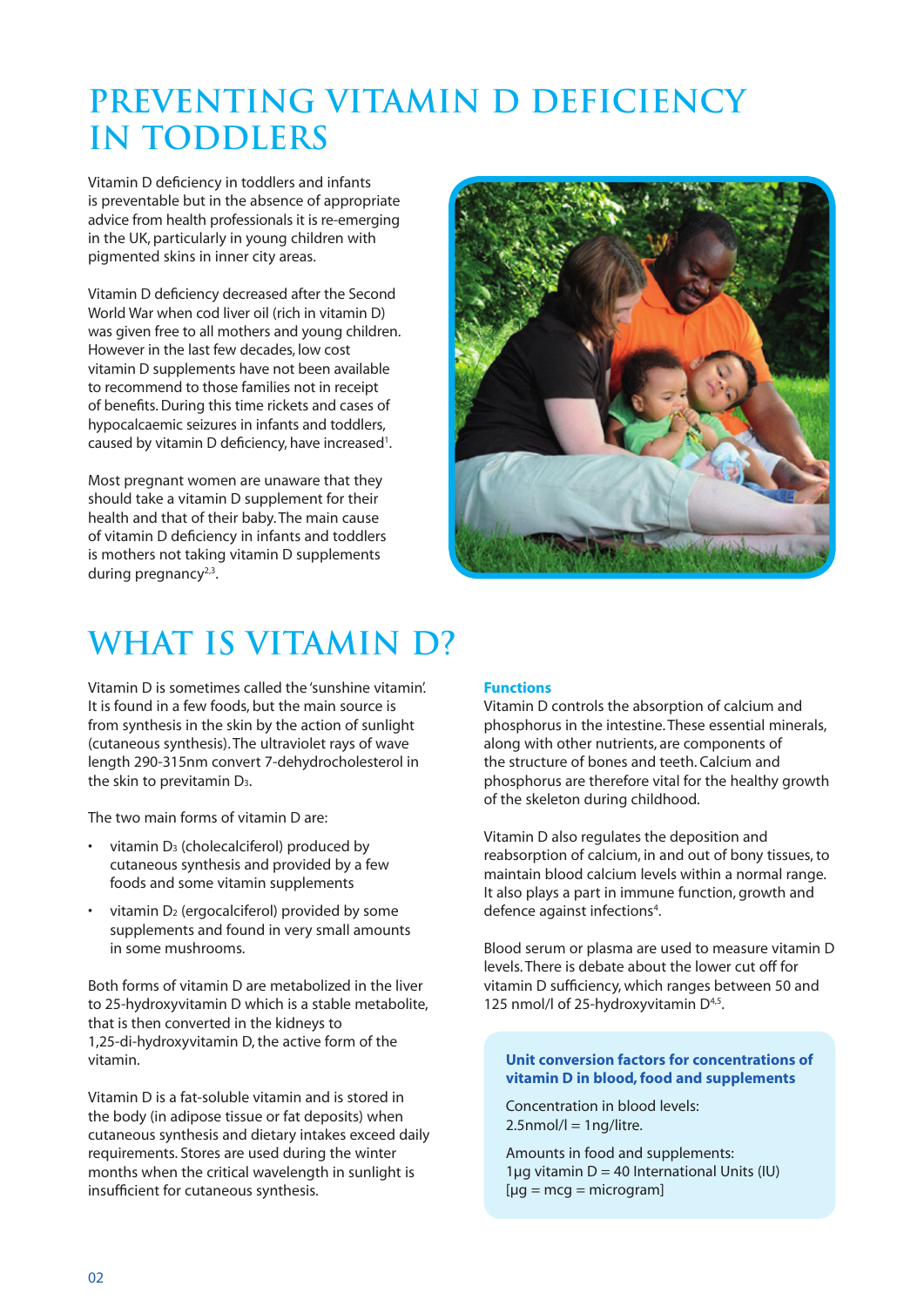# **Vitamin D Deficiency**

In the UK low vitamin D status is currently defined as less than 25nmol/l of 25-hydoxyvitamin D in the serum or plasma. Below this concentration there is a risk of rickets in children and osteomalacia in adults<sup>6</sup>. Clinical manifestations of extremely low levels of vitamin D are:

- Rickets soft, poorly formed and misshapen bones seen in growing children and osteomalacia in adults
- Fits (hypocalcaemic seizures) in infants due to low blood calcium levels as a result of vitamin D deficiency.

There are also associations between low vitamin D levels and higher rates of certain diseases including type 1 and 2 diabetes, allergy, upper respiratory tract infections and asthma, infectious diseases, multiple sclerosis, rheumatoid arthritis, cardiovascular disease, some cancers and dementia<sup>7</sup>.

The risk of severe pre-eclampsia in pregnant women is higher in those with low levels of vitamin  $D^{8,9}$ , and evidence is emerging of a link between sudden infant death syndrome (SIDS) and low vitamin D levels.



*An X-ray of the legs of a young child with rickets caused by vitamin D deficiency.* 

# **Dietary Requirements for Vitamin D**

Reference Nutrient Intakes (RNIs) (recommended dietary intakes) for vitamin D in the UK are set to guarantee sufficiency in age groups whose needs may not be met by sunlight alone – that is infants, toddlers, pregnant and breastfeeding mothers, and adults over 64 years of age. See Factsheet 1.1i

| <b>Age group</b>              | Daily RNI <sup>10</sup>        |                                    |
|-------------------------------|--------------------------------|------------------------------------|
|                               | <b>Micrograms</b><br>$(\mu g)$ | <b>International</b><br>Units (IU) |
| $0 - 6$ months                | 8.5                            | 340                                |
| 7 months -<br>3 years         | 7                              | 280                                |
| 4 - 64 years                  | no RNI set                     |                                    |
| <b>Pregnant</b><br>women      | 10                             | 400                                |
| <b>Breastfeeding</b><br>women | 10                             | 400                                |
| $65+$                         | 10                             | 400                                |

#### **RNIs for vitamin D in the UK**

Dietary sufficiency is considered vital for:

- infants and toddlers to support their rapid rates of bone growth
- pregnant women to ensure adequate levels of vitamin D for the fetus to grow and develop and to lay down stores of vitamin D for the first few months of life
- breastfeeding mothers to support the bone remineralisation that occurs after breastfeeding ceases.

National Diet and Nutrition Surveys show that few toddlers and women of child bearing age in the UK meet their RNI through food alone, and will only attain their RNI when taking adequate vitamin D supplements<sup>11,12</sup>.

There is currently no RNI for children over three years of age as it is expected that cutaneous synthesis of vitamin D will suffice. This is a subject of debate as low blood levels of vitamin D are found in significant numbers of children and adolescents in the UK12-14. Other countries set dietary recommendations of vitamin D for older children and adults e.g. between 5 and 10µg/day for children in most European countries and 15µg vitamin D for all children in the USA.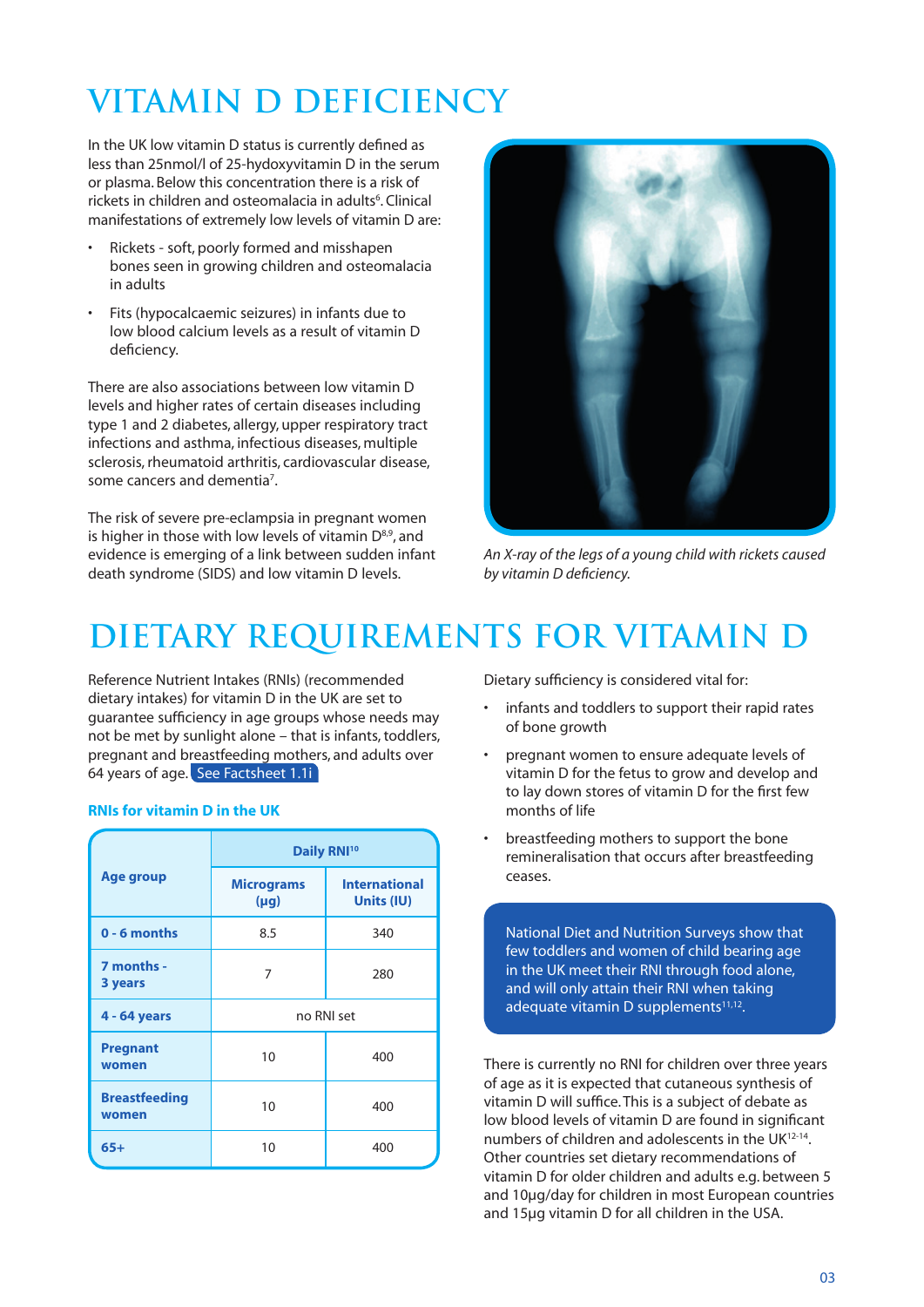# **Sources of Vitamin D**

The principal source of vitamin D is cutaneous synthesis - which occurs when the skin is exposed to sunlight. Few foods contain vitamin D.

#### **1. Sunlight**

The ideal time to spend outside each day to ensure adequate vitamin D levels is not easy to define as cutaneous synthesis depends on:

- **Season** The critical wavelength in sunlight for cutaneous vitamin D synthesis reaches the UK only between April and September; it is absorbed by the atmosphere during winter months
- **Latitude** In the south of the UK there is more sunlight of the critical wavelength
- **Weather** Less vitamin D is synthesised on cloudy days than on bright sunny days
- **Air Pollution** It reduces the critical UV light waves available for skin synthesis
- **Time Spent Outside** Light with this wavelength cannot pass through glass so children must be outside for cutaneous vitamin D synthesis to occur
- **Time of Day** More vitamin D is synthesised when sunlight is most intense in the middle of the day compared to early morning and late afternoon
- **Colour of Skin** Darker skins require more time in the sun to synthesise the same amount of vitamin D as light skins<sup>15</sup>. Toddlers of African, African-Caribbean and South Asian origin are more likely to have lower vitamin D levels than Caucasian children1,16
- **Lifestyle** Vitamin D synthesis is greatly diminished when most skin is covered by clothes, as can be the fashion, or is the case in girls and women with certain religious and cultural traditions
- **Sunscreen Use** It blocks cutaneous synthesis of vitamin D.

Vitamin D excess as a result of excessive sunshine exposure does not occur<sup>4</sup>.

#### **2. Foods**

Very few foods naturally contain vitamin D. Oily fish is the only significant source. Eggs and meat provide very small amounts. Breast milk provides extremely small amounts; the amount depending on the mother's own vitamin D levels.

#### **3. Fortified foods**

Foods in the UK that are fortified with vitamin D include:

- margarine fortification has been a legal requirement since the Second World War
- formula milks infant formulas, follow-on formulas and growing up milks
- evaporated milk
- a few breakfast cereals
- some brands of yogurts.

#### **Vitamin D content in UK foods<sup>17,18</sup>**

| <b>Food - Portion</b><br>sizes for toddlers*                 | <b>Vitamin D</b>               |                                    |
|--------------------------------------------------------------|--------------------------------|------------------------------------|
|                                                              | <b>Micrograms</b><br>$(\mu g)$ | <b>International</b><br>Units (IU) |
| <b>2-3 Tbsp Sardines</b><br>canned in tomato<br>sauce (45g)  | 3.6                            | 144                                |
| 2-3 Tbsp Grilled<br>salmon (45g)                             | 3.2                            | 128                                |
| <b>2-3 Tbsp Sardines</b><br>canned in<br>vegetable oil (45g) | 2.25                           | 90                                 |
| <b>2-3 Tbsp Canned</b><br>tuna in oil (45g)                  | 1.35                           | 54                                 |
| 1 Egg (60g)                                                  | 1.1                            | 44                                 |
| 2-3 Small thin<br>slices liver (20g)                         | 0.22                           | 9                                  |
| $\frac{1}{2}$ -1 Slice cooked<br>lamb                        | 0.18                           | 7                                  |
| <b>1-2 Small slices</b><br>chicken (30g)                     | 0.06                           | 9                                  |

| <b>Fortified foods</b>                                 | <b>Vitamin D</b>               |                                    |
|--------------------------------------------------------|--------------------------------|------------------------------------|
|                                                        | <b>Micrograms</b><br>$(\mu q)$ | <b>International</b><br>Units (IU) |
| 100-120mls<br><b>Formula milk for</b><br>over one year | 1.9                            | 76                                 |
| 100-120mls<br><b>Follow-on formula</b>                 | 1.4                            | 56                                 |
| 100-120mls<br><b>Infant formula</b>                    | 1.2                            | 48                                 |
| <b>30mls Evaporated</b><br>milk                        | 1.2                            | 48                                 |
| 3-6 Heaped tbsp<br>fortified breakfast<br>cereal (18g) | 0.7                            | 28                                 |
| 1 Tsp margarine<br>(5g)                                | 0.4                            | 16                                 |

*\* Household spoons vary in size: tablespoons (Tbsp) are about 15ml and teaspoons (Tsp) are about 5ml.*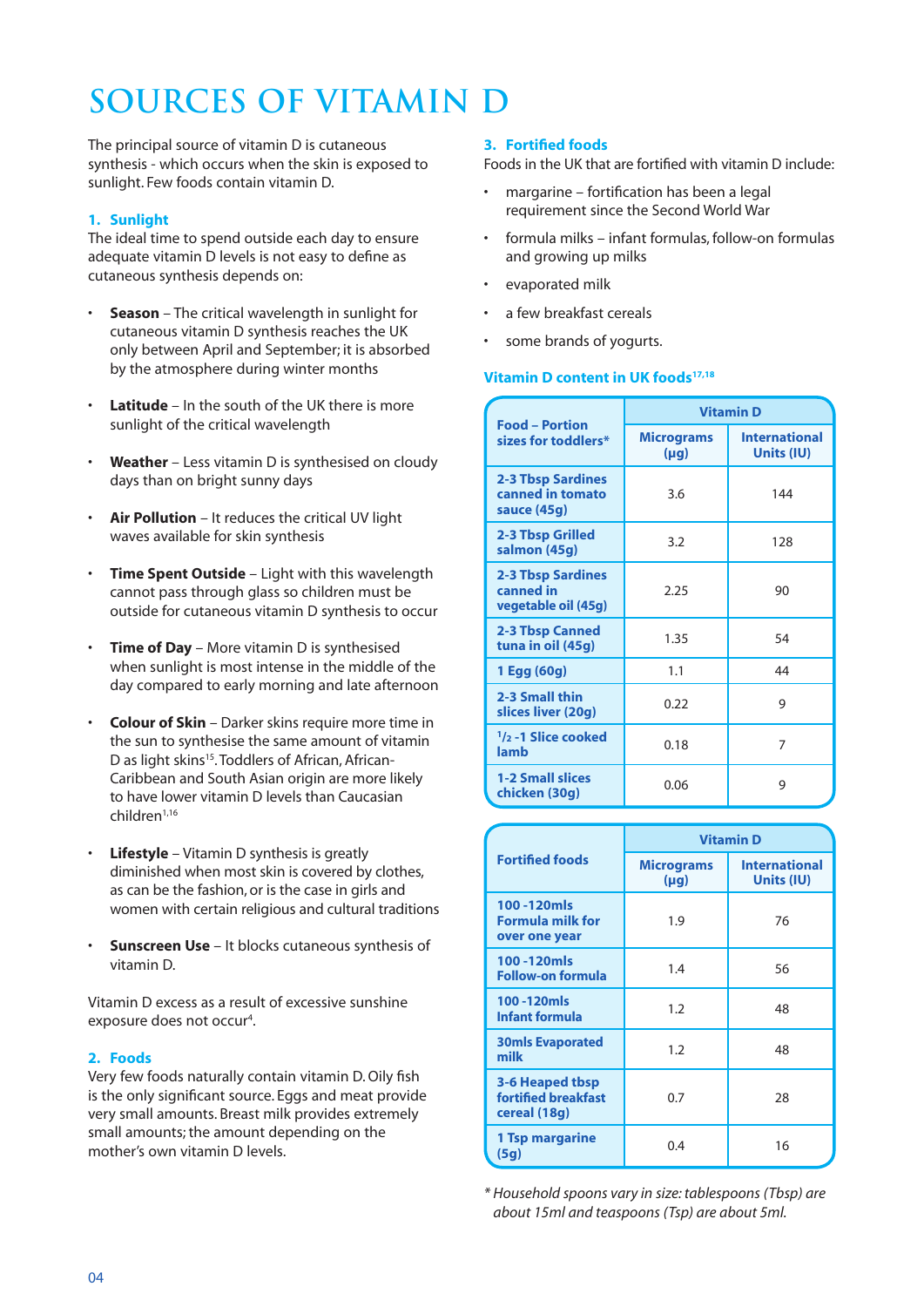**In some countries e.g. Finland, Canada and the USA a wider range of foods are fortified with vitamin D, such as fresh cow's milk, other dairy products and some fruit juices.**



*Oily fish (salmon). Portion appropriate for 1-4 year olds.*  See Factsheet 1.3

#### **4. Supplements of vitamin D**

In the UK a balanced diet and sunlight will not necessarily provide vulnerable populations with sufficient amounts of vitamin D to prevent deficiency. For this reason vitamin D supplements for all children under five and pregnant and breastfeeding women are recommended.

#### **Recommendations on vitamin D supplementation for mothers and children in the UK19-21**

|                                                                                                                                          | <b>Recommended daily supplement</b>                                   |                                    |
|------------------------------------------------------------------------------------------------------------------------------------------|-----------------------------------------------------------------------|------------------------------------|
|                                                                                                                                          | <b>Micrograms</b><br>$(\mu q)$                                        | <b>International</b><br>Units (IU) |
| <b>Pregnant and</b><br>breastfeeding<br>women                                                                                            | 10                                                                    | 400                                |
| <b>Breastfed infants</b><br>from six months or<br>from one month<br>if the mother's<br>nutritional status<br>in pregnancy is in<br>doubt | 7.5                                                                   | 300                                |
| <b>Formula-fed infants</b><br>who are drinking<br>less than 500mls<br>formula milk/day                                                   | 7.5                                                                   | 300                                |
| <b>Children one to</b><br>four years                                                                                                     | 7.5                                                                   | 300                                |
| <b>Breastfed preterm</b><br><b>infants</b>                                                                                               | A vitamin supplement that includes<br>vitamin D is usually prescribed |                                    |

Most vitamin supplements for infants, children and pregnant and breastfeeding women sold in the UK include vitamin D along with other vitamins, but the vitamin D content varies. Supplements containing vitamin D alone are available over the counter in some shops and chemists.

Healthy Start vitamins support the Department of Health (DH) recommendation of a daily supplement of vitamins A and D for infants and children aged one to four years. The daily dose of five drops contains:

- 233µg of vitamin A
- 20mg of vitamin C
- 7.5µg of vitamin D3.

**The Healthy Start supplements** are the cheapest supplement but they are available only in some NHS clinics. NHS Trusts and Health Boards are required to provide them free of charge to the beneficiaries of the Healthy Start scheme and sell them at a fixed price to other clients. Not all NHS Trusts and Health Boards do this.



The European tolerable upper intake level of vitamin D for infants and children up to ten years is 25ug (1000IU)/day of vitamin  $D^{22}$ . The Institute of Medicine in the USA considers it to be 50µg (2000IU)/day for infants and 100µg (4000IU)/day for toddlers and older children<sup>4</sup>. Excess vitamin D taken as supplements could have detrimental effects on health. Therefore parents must be advised to give their toddlers only one supplement containing vitamin D, at the recommended dose once per day.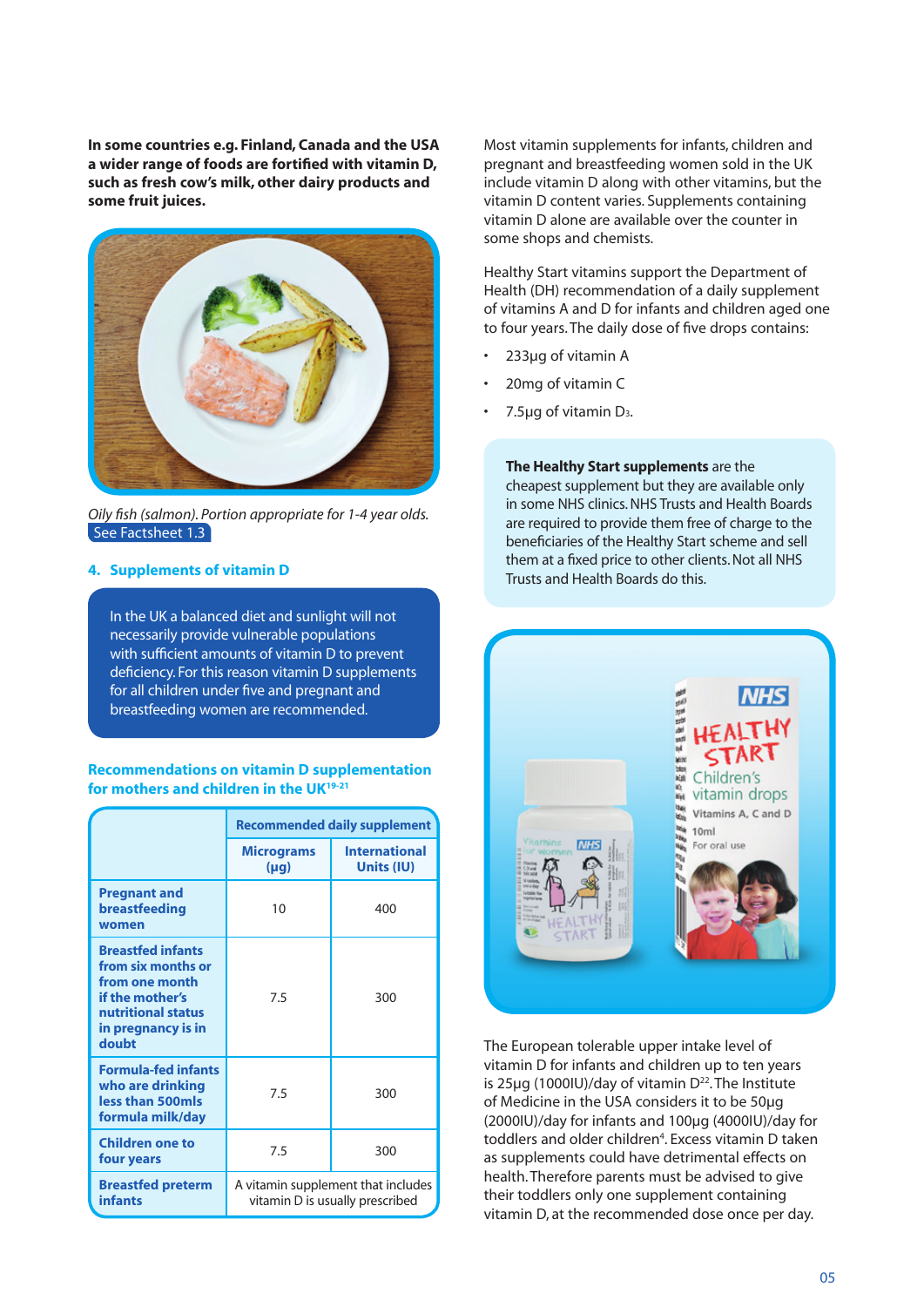### **How do Critically Low Levels of Vitamin D Occur in Infants and Toddlers?**

Low vitamin D levels in women of child bearing age may be a risk factor accounting for the rising incidence of vitamin D deficiency in infants and toddlers. A national survey of adults showed that 25 per cent of women of child bearing age have low vitamin D levels $23$ . This is greater in women with dark pigmented skins; a survey from Wales has reported that about 50 per cent of pregnant women with pigmented skins have low vitamin D levels<sup>24</sup>.

Infants whose mothers started pregnancy with low vitamin D levels and who did not take the recommended vitamin D supplement during pregnancy, are likely to be born with low levels of vitamin D and deficient stores $2,25$ .

Exclusively breastfed infants rely on their stores of vitamin D acquired in the womb and on any cutaneous synthesis after birth, because the vitamin D content of breastmilk is low. It is lower still in the milks of mothers who are vitamin D deficient<sup>26</sup>.

Infant formula is fortified with vitamin D (see 'Vitamin D content in UK foods' table on page 4) but this concentration appears to be inadequate for infants born with low levels of vitamin D and deficient stores<sup>3,27</sup>.

When body stores are low and cutaneous synthesis and dietary sources of vitamin D are limited, vitamin D deficiency is likely to develop in those children with high requirements, such as rapidly growing infants and toddlers.

### **Advice on the Use of Sunscreen**

Concern over the balance between having sufficient sun exposure to produce vitamin D, and over-exposure leading to burning of the skin and an increased risk of skin cancer, has led to confusion of public health messages. To provide balanced, evidence-based advice, a consensus statement on vitamin D has been produced by several organisations concerned with these questions<sup>28</sup>.



#### **Consensus Vitamin D Position Statement**

This represents the unified views of the British Association of Dermatologists, Cancer Research UK, Diabetes UK, the Multiple Sclerosis Society, the National Heart Forum, the National Osteoporosis Society and the Primary Care Dermatology Society.

*Vitamin D is essential for good bone health and for most people sunlight is the most important source of vitamin D. The time required to make sufficient vitamin D varies according to a number of environmental, physical and personal factors, but is typically short and less than the amount of time needed for skin to redden and burn. Enjoying the sun safely, while taking care not to burn, can help to provide the benefits of vitamin D without unduly raising the risk of skin cancer. Vitamin D supplements and specific foods can help to maintain sufficient levels of vitamin D, particularly in people at risk of deficiency. However, there is still a lot of uncertainty around what levels qualify as "optimal" or "sufficient", how much sunlight different people need to achieve a given level of vitamin D, whether vitamin D protects against chronic diseases such as cancer, heart disease and diabetes, and the benefits and risks of widespread supplementation.*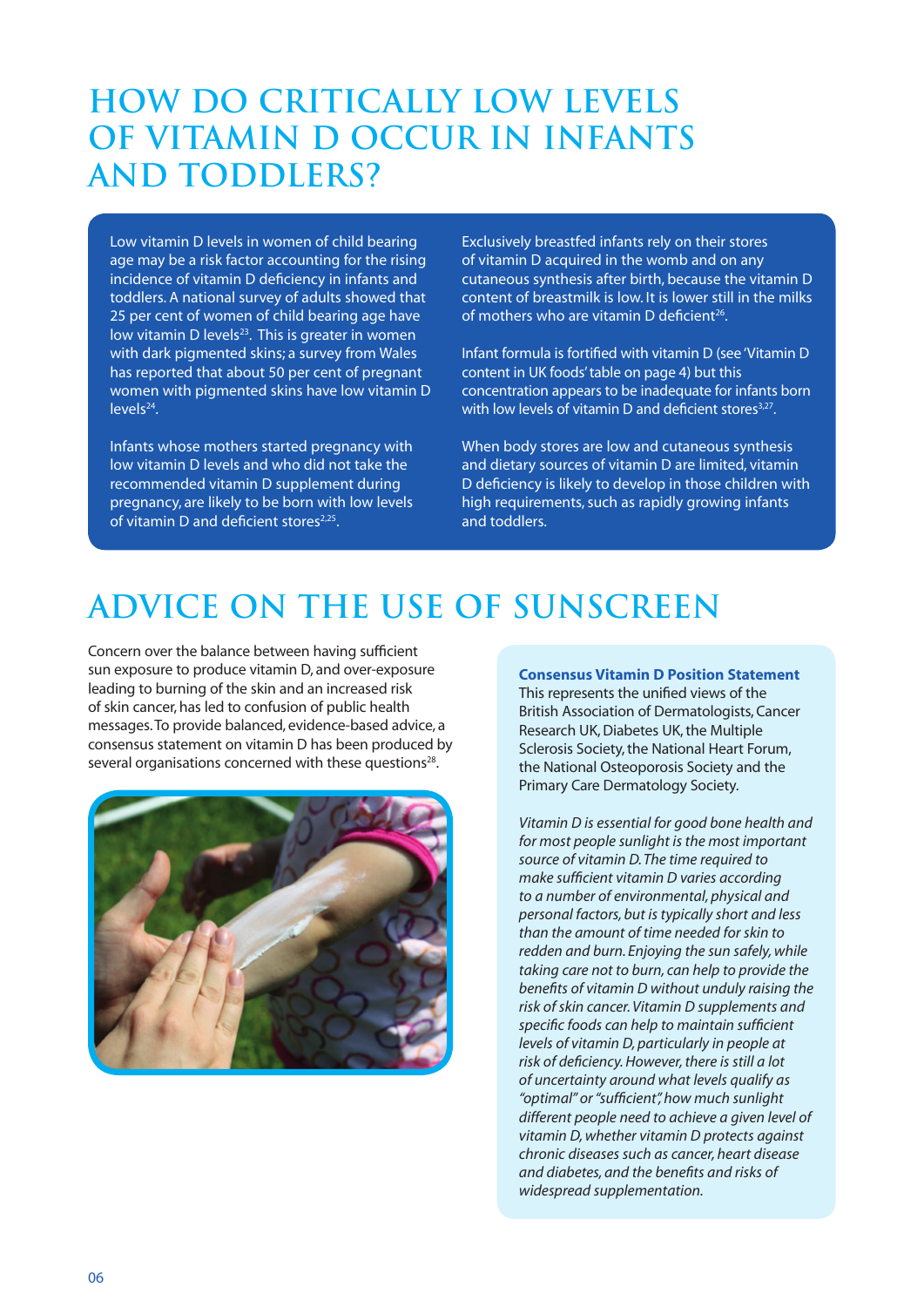# **Role for Health Professionals in Preventing Vitamin D Deficiency**

Timely advice by health professionals to families is critical to preventing vitamin D deficiency and its health consequences.

#### **Advice on Vitamin D supplements for Mothers, Infants and Toddlers**

#### **Mothers and Toddlers**

Health professionals should recommend a daily supplement containing:

- 10ug (400IU) vitamin D for all pregnant and breastfeeding women
- 7.5µg (300IU) vitamin D for all toddlers.

#### **Advice for Infants varies:**

- Some NHS Trusts and Health Boards advise that all infants should begin a daily supplement of 7.5µg (300IU) vitamin D from birth or within a few weeks. This is safe advice for all infants $22$ .
- Other NHS Trusts advise the Department of Health Policy; if the mother has taken vitamin D supplements during pregnancy then her infant may delay taking a supplement until:
	- six months of age if breastfed
	- formula milk consumption has dropped to less than 500ml/day which will be around 11-12 months.

 **Few infants will be seen regularly around these ages, so advice on vitamin D supplementation always needs to be given early and opportunistically.**

#### **Targeting advice to vulnerable groups**

All families should receive advice about vitamin D, but the populations most at risk of deficiency are:

- Families with darker skins, of African, African-Caribbean and South Asian origin
- Infants and toddlers whose mothers:
	- cover up for religious or cultural reasons thereby limiting cutaneous vitamin D synthesis
	- did not take vitamin D supplements during pregnancy and/or while breastfeeding
	- lead mainly indoor lifestyles
- Families living in the northern parts of the UK
- Toddlers who do not have the opportunity to play outside regularly without sunscreen.

### **Advice on outdoor play and sunscreen use**

Concern about too much sun exposure has resulted in many families with young children using very high factor sun creams throughout the summer months to protect the skin.

It is preferable for parents and carers to get to know how much sun exposure their children's skin can take without sunscreen before signs of redness appear. For very fair skins this may be a short time in the middle of the day and longer in the morning and late afternoon. Children with pigmented skins are much less likely to burn and these toddlers may not need sunscreen at all in the UK climate.

Children with darker pigmented skins are more likely to have lower levels of vitamin D and will benefit from more time outside in the sunlight without sunscreen to make sure they are synthesizing adequate amounts of vitamin D.



### **Dietary advice**

Including oily fish in meals once or twice each week will increase dietary intake of vitamin D. Oily fish include sardines, pilchards, mackerel, herrings, salmon, trout and fresh tuna. Department of Health advice is to limit oily fish intake to four times per week for boys and twice per week for girls. This is because some oily fish may contain small amounts of toxins that girls can retain into their childbearing years.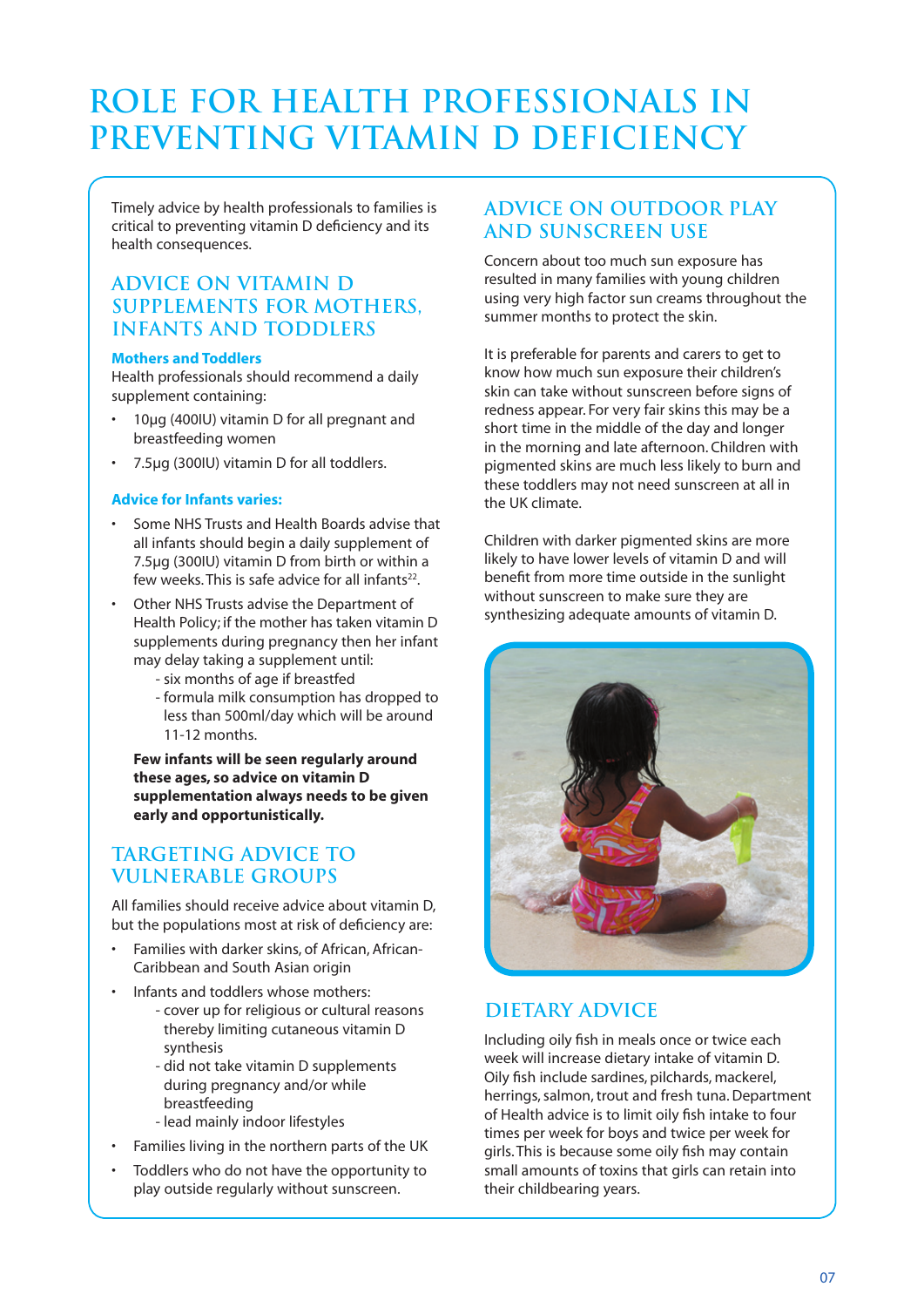## **Distribution of the Healthy Start Vitamin Supplements**

In most NHS Trusts and Health Boards the supplements are only available from NHS clinics. However in some areas the supplements are more widely available following campaigns to increase uptake and an investment in staff training.

- In Birmingham there is now universal supplementation so that all pregnant women, women with a child under one and all children aged under four are eligible for free Healthy Start vitamins regardless of their income, providing they are registered with a Birmingham GP. The funding to provide supplements to the families who are not eligible for the Healthy Start scheme comes from the public health budget. They are distributed via the Family Nurse Partnership nurses and are also available from the child health clinics, Children's centres, some local pharmacies and some GP surgeries
- In Devon all 43 Children's centres are the distribution points for the vitamin supplements but they are only provided to the Healthy Start beneficiaries.



Contact details for the person responsible for the Healthy Start vitamin supplements in my NHS Trust or Health Board are:

Distribution points for the Healthy Start vitamin supplements within my NHS Trust, Health Board or Local Authority are: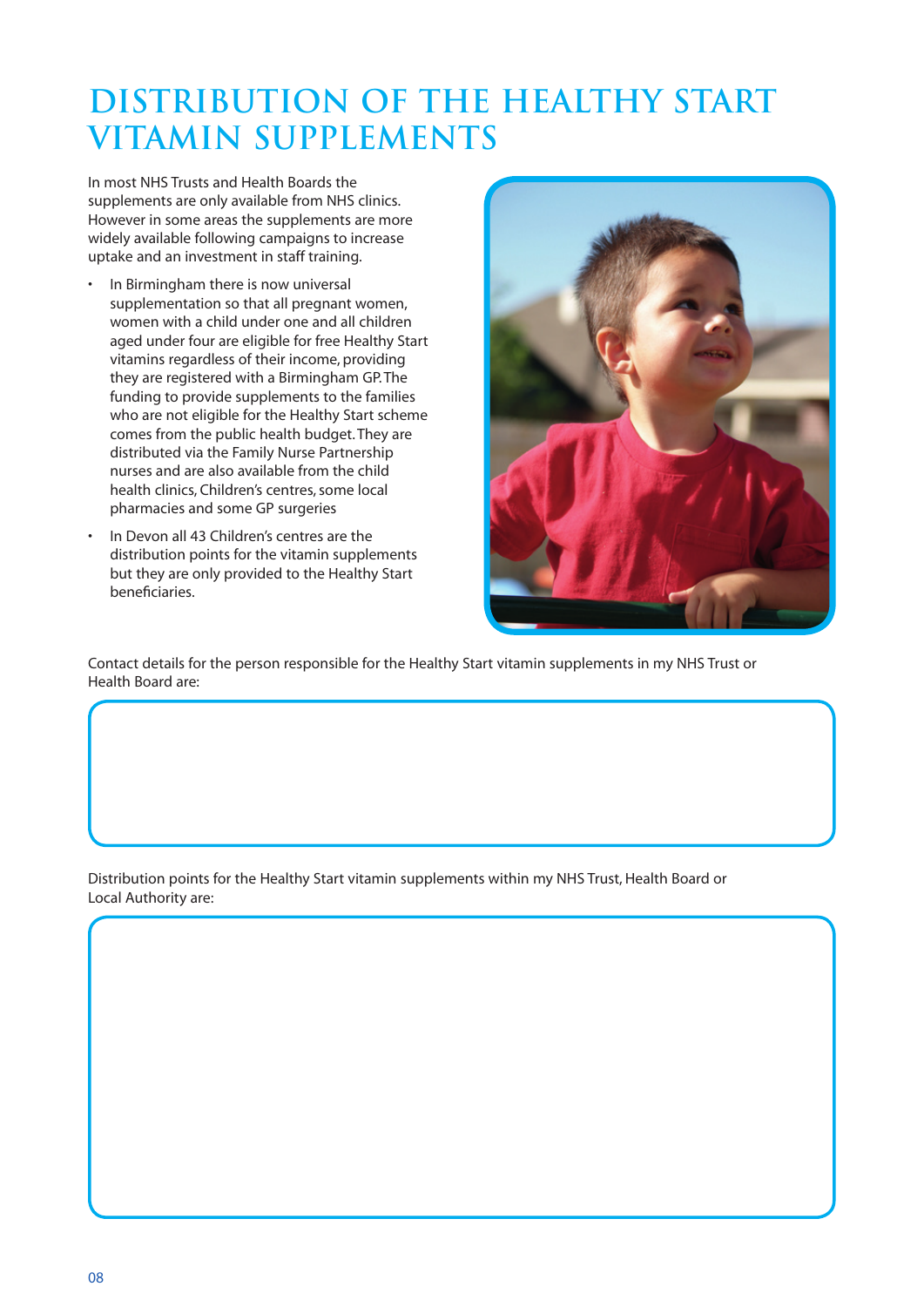**References**

- 1. Ahmed SF, Franey C, McDevitt H, Somerville L, Butler S, Galloway P, Reynolds L, Shakih MG, Wallace AM. Recent trends and clinical features of childhood vitamin D deficiency presenting to a children's hospital in Glasgow. *Arch Dis Child.* 2011;96:694-96
- 2. Thomas SDC, Fudge AN, Whiting M, *et al.* The correlation between third-trimester maternal and newborn-serum 25-hydroxy-vitamin D in a selected South Australian group of newborn samples. *BMJ Open.* 2011;2:e000236. doi:10.1136/bmjopen-2011-00023
- 3. Shaw NJ, Pal BR. Vitamin D deficiency in UK Asian families: activating a new concern. *Arch Dis Child.* 2002;86:147-49
- 4. Holick MF. The d-lightful vitamin D for child health. *J Parenter Enteral Nutr.* 2012;36(1 Suppl):9S-19S
- 5. Cashman KD. Vitamin D in childhood and adolescence. *Postgrad Med J.* 2007;83:230-354
- 6. Lanham- New SA, Butriss JL, Miles LM *et al.* Proceedings of the Rank Forum on Vitamin D. *Br J Nutr.* 2011;105:144-56
- 7. Holick MF, Garabedian M. Vitamin D: photobiology, metabolism, mechanism of action, and clinical applications. In: Favus MJ, ed. Primer on the metabolic bone diseases and disorders of mineral metabolism. 6th ed. Washington, DC: American Society for Bone and Mineral Research. 2006:129-37
- 8. Dror DK. Vitamin D status during pregnancy: maternal, fetal, and postnatal outcomes. *Curr Opin Obstet Gynecol.* 2011;23:422-26
- 9. Bodnar LM, Catov JM, Hyagriv NS, *et al.* Maternal vitamin D deficiency increases the risk of preeclampsia. *J Clin Endocrinol Metab.*  2007;92:3517e22
- 10. Department of Health, 1991. Dietary Reference Values for Food Energy and Nutrients for the United Kingdom. Report of the Panel on Dietary Reference Values of the Committee on Medical Aspects of food Policy. Report on Health and Social Subjects. HSMO, London
- 11. Department of Health, 2011. National Diet and Nutrition Survey: Headline results from Years 1 and 2 (combined) of the rolling programme 2008/9 - 2009/10. http://www.dh.gov.uk/en/Publicationsandstatistics/Publications/PublicationsStatistics/DH\_128166
- 12. Gregory JR, Collins DL, Davies PSW, Hughes JM, Clarke PC. National Diet and Nutrition Survey: children aged 1.5 4.5 years. Volume I: report of the diet and nutrition survey. London: HMSO, 1995
- 13. Department of Health, 2011. National Diet and Nutrition Survey: headline results from years 1 and 2 (combined) of the rolling programme, 2008/09 - 2009/10; Supplementary report: Blood Analytes https://www.gov.uk/government/uploads/system/uploads/ attachment\_data/file/216484/dh\_128550.pdf
- 14. Gregory J, Lowe S, Bates CJ, Prentice A, Jackson LV, Smithers G, Wenlock R, Farron M. National Diet and Nutrition Survey: Young People Aged 4–18 years. Volume 1: Report of the Diet and Nutrition Survey. London: The Stationery Office, 2000
- 15. Clemens TL, Henderson SL, Adams JS, Holick MF. Increased skin pigment reduces the capacity of the skin to synthesise vitamin D3. *Lancet.*1982;1:74-76
- 16. Lawson M, Thomas M. Vitamin D concentrations in Asian children aged 2 years living in England: population survey. *BMJ.* 1999;318:28
- 17. Food Standards Agency. McCance & Widdowson's The composition of foods, Sixth summary edition. Cambridge: The Royal Society of Chemistry, 2002
- 18. The Infant Formula and Follow-on Formula (England) Regulations, 2007 UK SI No 3521 www.legislation.gov.uk/uksi/2007/3521/contents/made
- 19. Department of Health, 2012. Letter from Chief Medical Officer to Healthcare Professionals: Vitamin D: Advice for at risk groups, dated: 02.02.12
- 20. Department of Health, 2002. Scientific review of the welfare food scheme London: Stationery Office
- 21. National Institute for Health and Clinical Excellence. Public Health Guidance 11: Improving the nutrition of pregnant and breastfeeding mothers and children in low-income households, 2011
- 22. Scientific Committee on Food. Opinion of the Scientific Committee on Food on the Tolerable Upper Intake Level of vitamin D. Brussels: European Commission, 2002
- 23. Henderson L, Irving K, Gregory J. The National Diet and Nutrition Survey: Adults Aged 19–64 years. Volume 3: Vitamin and Mineral intake and urinary analytes. London: The Stationery Office, 2002
- 24. Datta S, Alfaham M, Davies DP, Dunstan F, Woodhead S, Evans J, Richards B. Vitamin D deficiency in pregnant women from a non-European ethnic minority population--an interventional study. *BJOG.* 2002;109:905-08
- 25. Mughal MZ, Salama H, Greenaway T, Laing I, Mawer EB. Lesson of the week: Florid rickets associated with prolonged breastfeeding without vitamin D supplementation. *BMJ.* 1999;318:39-40
- 26. Hollis BW, Wagner CL. Vitamin D requirements during lactation: high-dose maternal supplementation as therapy to prevent hypovitaminosis D for both the mother and the nursing infant. *Am J Clin Nutr.* 2004;80:Suppl 6:1752S-58S
- 27. Callaghan AL, Moy RJ, Booth IW, Debelle GD, Shaw NJ. Incidence of symptomatic vitamin D deficiency. *Arch Dis Child.* 2006;91:606-07
- 28. Cancer Research UK. Consensus Vitamin D Position Statement, 2010 http://info.cancerresearchuk.org/prod\_consump/groups/cr\_common/@nre/@sun/documents/generalcontent/cr\_052628.pdf

#### **Resources**

 Department of Health, 2009. Vitamin D - an essential nutrient for all...but who is at risk of vitamin D deficiency? Important information for Healthcare Professionals. The Stationery Office, London (http://www.dh.gov.uk/prod\_consum\_dh/groups/dh\_digitalassets/documents/digitalasset/dh\_127421.pdf )

Healthy Start scheme website (http://www.healthystart.nhs.uk)